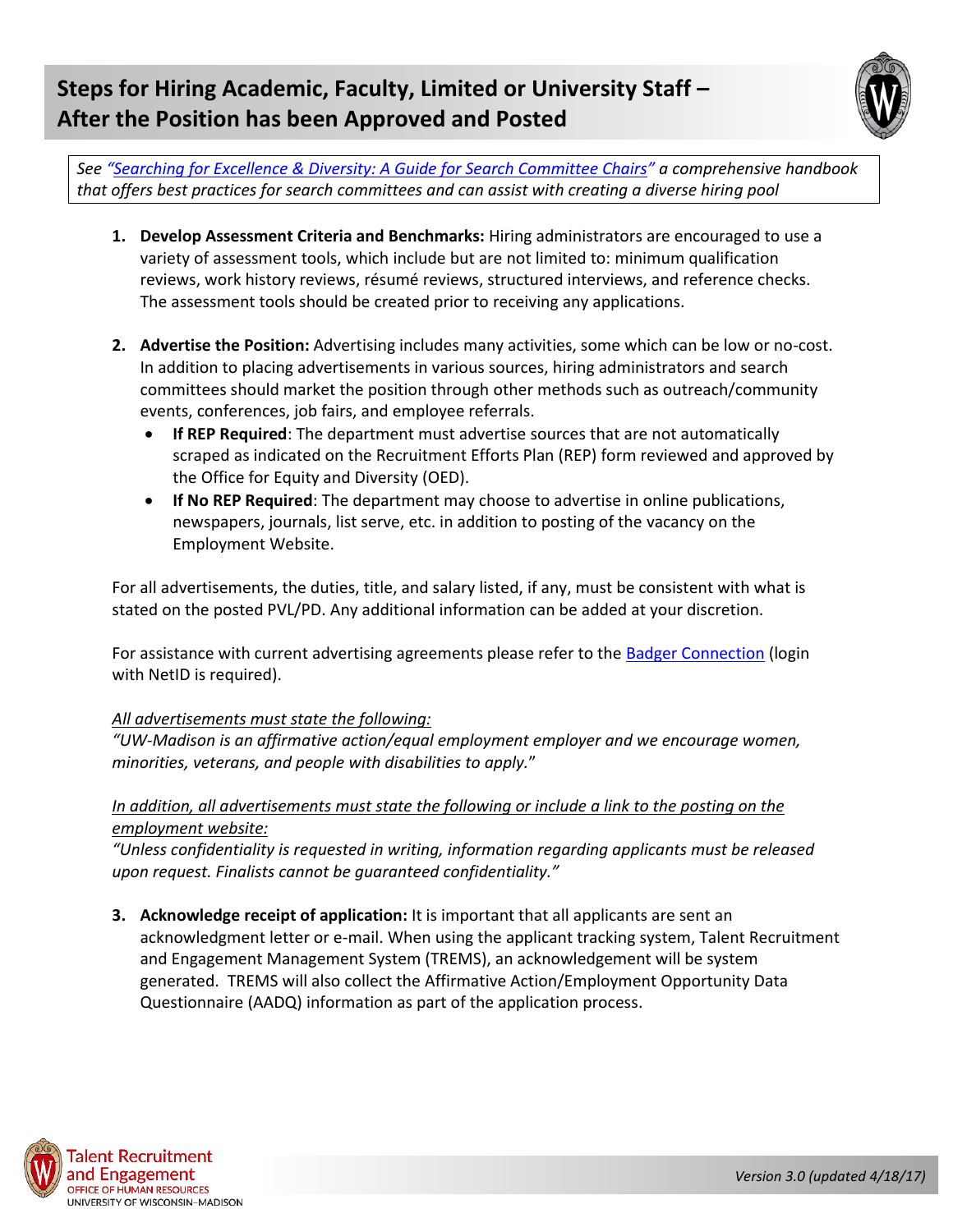### **4. After the application deadline, assess the applicant pool and select the best-qualified:**

- Review the applications for minimum qualifications (if applicable) and/or screen work history, résumé, or other application materials based on pre-determined, job related and nondiscriminatory criteria and benchmarks.
- Determine which applicants will be interviewed.
- **5. Notify both the finalists and the unsuccessful applicants of their status:**
	- Update applicants' status in TREMS.
	- Communicate through TREMS or outside of the system (email or phone).
	- See the Communication Letter Templates in the Talent Recruitment and Engagement [\(TRE\) Toolkit.](http://tre.ohr.wisc.edu/)
- **6. Follow the interview best practices stated in the** ["Searching for Excellence & Diversity: A Guide](http://wiseli.engr.wisc.edu/searchguidebooks.php)  [for Search Committee Chairs"](http://wiseli.engr.wisc.edu/searchguidebooks.php) or under "Interviewing Resources" in the [TRE Toolkit.](http://tre.ohr.wisc.edu/)
- **7. Conduct reference checks**: Use the reference check guidelines and resource tools found on the **[TRE Toolkit.](http://tre.ohr.wisc.edu/)**
- **8. Complete criminal background check.** Complete appropriate criminal background checks before making a job offer. If a unit cannot complete the check before making the offer, the check must be completed before the candidate begins employment unless the dean or director grants an exception. Activities relating to conducting appropriate criminal and other background checks are governed by the [Criminal Background Check policy.](http://www.ohr.wisc.edu/HR_Memos/UW-Madison%20Criminal%20Background%20Check%20Policies%20&%20Procedures%2011-26-07.pdf)

#### **9. Make a hiring decision:**

- If faculty, a recommendation typically is made to the Dean for concurrence
- If the position is an underutilized faculty, limited or academic staff position, an Affirmative Action Review Form (AARF) must be printed from the Forms section on the [OED Website](http://www.oed.wisc.edu/forms/aarf.pdf) and signed by the Chair/Director before an offer can be made.

#### **10. Send offer letters:**

- Once the successful applicant is selected, extend offer through TREMS.
- Offer letters can be found in TREMS or under Appointment Letter Templates in the TRE [Toolkit.](http://tre.ohr.wisc.edu/) (Note: A division may have its own offer letter template - check with your divisional HR office.)
- The offer must be consistent with the title, salary and appointment percentage stated on the position.

#### **11. Closeout Hire**

- After a university staff ongoing or fixed-term finite hire is made, a copy of the signed position description and appointment letter must be uploaded into the personnel file via ImageNow or sent to the OHR Personnel Files email: [pdocs@ohr.wisc.edu](mailto:pdocs@ohr.wisc.edu) to be scanned into the official personnel file within 30 days of hire.
- After a faculty, limited or academic staff hire is made, a copy of the PVL and appointment letter must be stored in the division-owned personnel file.